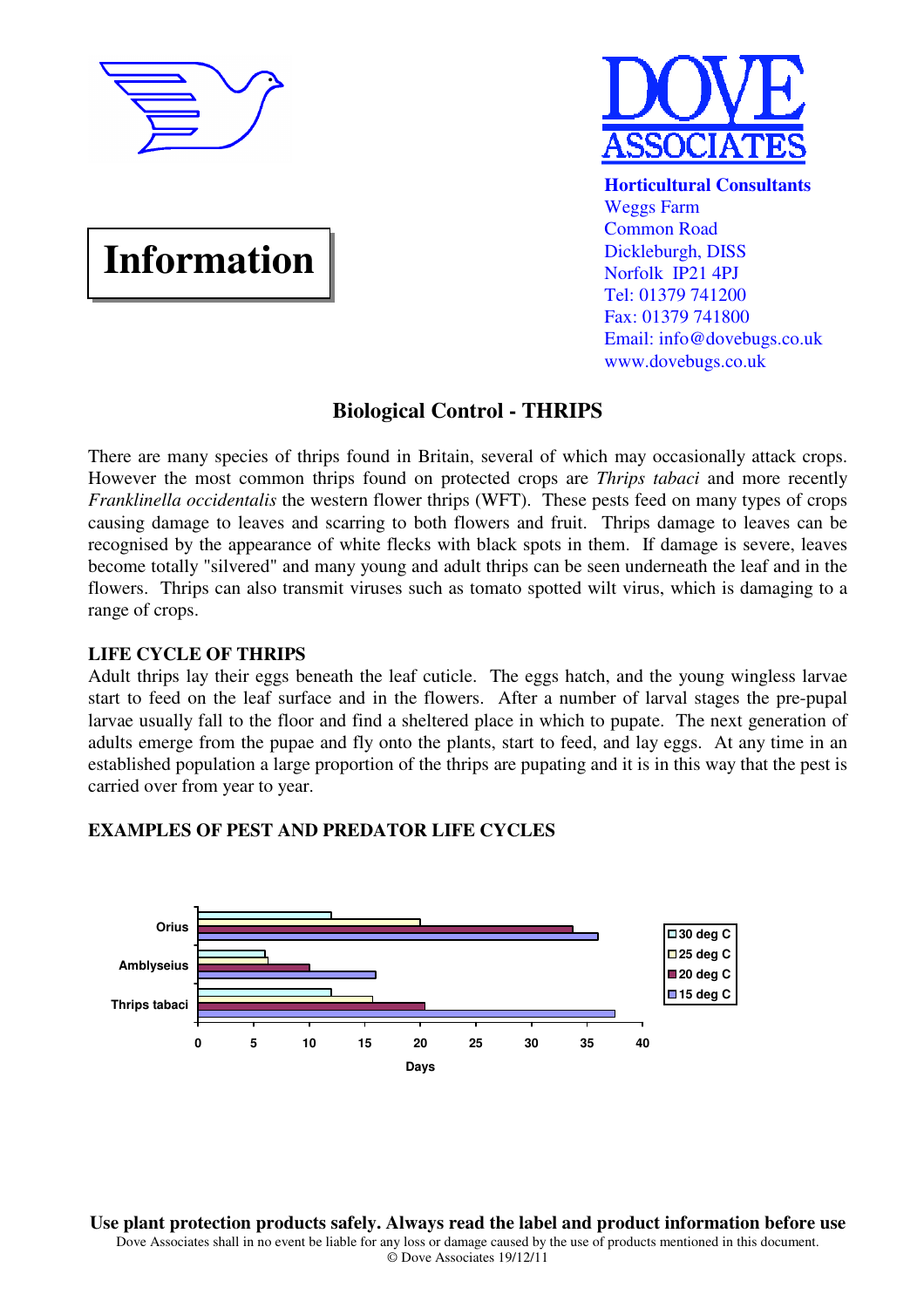## **BIOLOGICAL CONTROL**

There are a number of different predators available to control thrip species at larval, pupa and/or adult stage.

- 1. *Amblyseius cucumeris*: a predatory mite applied to the foliage
- 2. *Amblyseius swirskii*: a predatory mite applied to the foliage
- 3. *Orius laevigatus*: a predatory bug applied to the foliage
- 4. *Steinernema feltiae*: a nematode applied as a drench into the compost
- 5. *Hypoaspis miles*: a predatory mite that thrives in the top few centimetres of compost
- 6. *Macrocheles robustulus*: a new introduction of predatory mite similar to *H. miles* applied to the compost

#### **1.** *Amblyseius cucumeris*

This is a predacious mite, which feeds on immature stages of thrips, spider mites and pollen. This predator can only feed on young thrips and is not well suited to life on plants. These limitations can be overcome by frequent introductions. Release *Amblyseius* into the crop over an extended period of up to two months depending on the conditions in the glasshouse.

## **2.** *Amblyseius swirskii*

This is also a predacious mite and introduced into the UK in 2005. It can survive on pollen and honeydew if thrip populations are low and are well suited to warm and humid climate conditions. The critical relative humidity (RH) is approximately 70% and the optimum temperature for *A. swirskii* is between 25 and 28°C. The development from egg to the adult phase takes only five to six days at 26°C. If sufficient food is available, *A. swirskii* lays an average of two eggs per female per day. The predatory mite does not go into diapause (hibernation) in response to shorter days or lower temperatures. This means that the predatory mite is also active on shorter days (with less than 12 hours of light) but it becomes inactive below 15°C.

*A. swirskii* eats the first larval phase of thrip. A female mite can consume up to five young thrip larvae per day at 25°C. It can develop on plants much more quickly than *A. cucumeris* if prey is available.

#### *Amblyseius* CRS System

This system supplies *Amblyseius* in small sachets that can be hung amongst the foliage. Make sure they are in contact with the plant and perforate the sachet just below the hook to allow the mites to escape. Avoid direct sunlight exposure or direct heat from heating pipes. Use within 18 hours of delivery and store at 10-15°C.

#### *Amblyseius* shaker bottles

Amblyseius can also be supplied as a mixture in bran, which can be sprinkled over the crops, or applied in a small pile to the base of some rockwool grown crops. These are supplied in bottles, each containing 10,000 Amblyseius, and a guide for the introduction is 50 per  $m^2$ .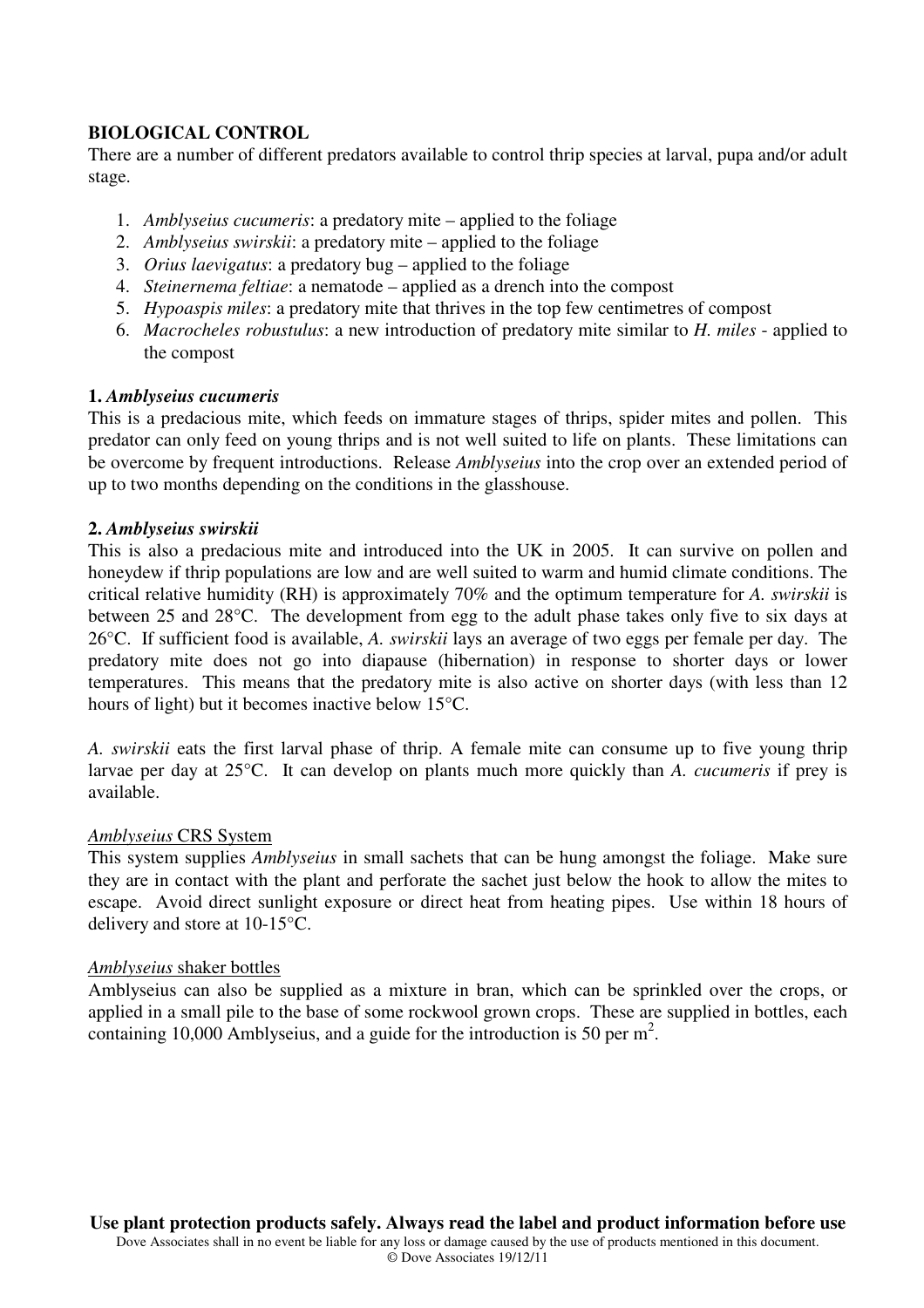## **3.** *Orius sp.*

*Orius* belongs to the *Anthocorid* family, which are well known as voracious feeders on a range of small insects, mites and pollen. There are a number of different species of *Orius*, out of which *O. laevigatus* appears to be the best of the indigenous UK species.

*Orius* are supplied as adults in a bran-like carrier which reduces cannibalism in transit. The carrier and *Orius* are sprinkled onto the crop, in much the same way as *Amblyseius*. The highly active *Orius* will soon begin to feed on any thrips, mites etc. which it finds on the drop. A guide to introduction rates is one per m².

### **4.** *Steinernema feltiae*

The nematode *Steinernema feltiae* is a commonly occurring species that is capable of parasitising a range of pest larvae and pupae including thrip.

The *Steinernema feltiae* are small, unsegmented worms. There are four larval stages, the first one of which develops inside the egg. Second stage larvae emerge from the egg. Nematodes in the third larvae stage, the infectious stage, enter their host through one of its body openings or through the skin. The intestines of the nematode release bacteria into the host which spread and multiply very quickly. The pests are killed within 48 hours due to blood poisoning.

The *Steinernema feltiae* cannot withstand drought. The soil/compost to which they are applied must be kept as moist as possible. They keep for only a short time and should be applied using watering equipment. High humidity and a temperature of 15°C are necessary for effective control using nematodes.

## Application rates

The product consists of a bottle containing beneficial nematodes in a water dispersible granular formulation. Conventional spray equipment can be used, but should be washed through before use. Do not allow the pressure in the sprayer system to exceed 3 bars (45psi) or you can damage the nematodes through pressure and ensure good agitation during application. The size of the sprayer is not important because the application is a product to area ratio NOT water to area. The recommended rate is 500,000 nematodes per m².

## **5.** *Hypoaspis* **mites**

This small, soil-dwelling mite inhabits the top few centimetres of compost; it can also live in rockwool bags and on capillary matting. Sciarid larvae, springtails and other insects or mites associated with its habitat are its usual source of food. Female mites are up to 1mm long, and like males, have pale brown dorsal shields.

The mite is delivered in an inert media, which can be sprinkled evenly over the surface of trays or be placed in small heaps on larger pots. For treating rockwool slabs, a small mount of medium must be placed on one plant in each slab.

*Hypoaspis* has shown a high tolerance to starvation as it can survive for 6 to 8 weeks in the absence of food although water is required. Temperatures below 11°C cause inactivity and a cessation in egg hatch, whereas activity remains high at up to 30°C. There is also potential for control of thrips larvae and pupae.

#### Application rates

Before sciarid fly populations are high, introduce  $80,000 - 160,000$  per ha  $(30,000 - 60,000$  per acre) for greenhouse vegetables and 100 per m² for bedding plants.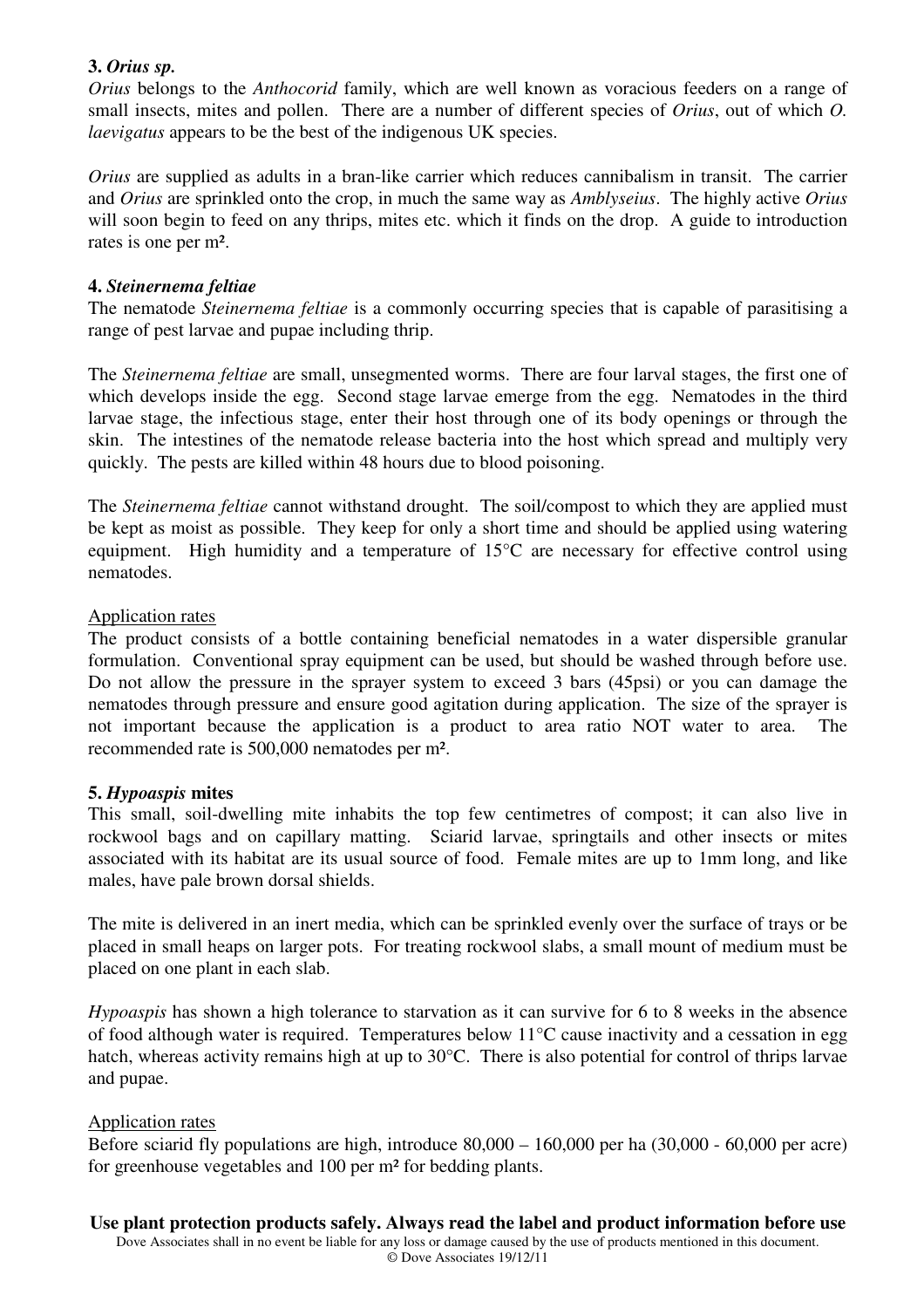#### **6.** *Macrocheles robustulus*

Visually similar to *Hypoaspis miles* but a more voracious predator that will eat the pupal stages of thrips as well as springtails and all growth stages of sciarid flies. The adult is 0.6-0.8mm long and brown; the larva is white.

- The mites work well in moist well-drained compost and soils at temperatures of  $>15^{\circ}$ C.
- *M. robustulus* does not enter diapause (dormancy) in response to shorter days.
- Covering the compost surface with a mulch can help the predators establish.

### **Application rates**

250 per m².

## **EXAMPLES OF FUNGICIDE USE WITH PREDATORS**

| Fungicide            | Amblyseius swirskii | Orius     |       |       |                          |
|----------------------|---------------------|-----------|-------|-------|--------------------------|
|                      | eggs                | adult     | nymph | adult | <i>persistence</i> (wks) |
| Aliette 80 WG        | <b>MH</b>           | МH        |       |       |                          |
| Bravo 500*           |                     | <b>SH</b> | S     | S     |                          |
| Cercobin WG*         |                     | S         |       |       |                          |
| Fubol Gold WG*       |                     | VH        |       |       |                          |
| Nimrod               | <b>SH</b>           | S         |       |       |                          |
| Rovral WG            |                     | <b>SH</b> | S     | S     |                          |
| <b>Scotts Octave</b> |                     |           |       |       |                          |
| Systhane 20 EW       |                     | SН        |       | S     |                          |

| Fungicide            |           | <b>Steinernema</b>       | <b>Hypoaspis</b> |       |                          |  |
|----------------------|-----------|--------------------------|------------------|-------|--------------------------|--|
|                      | adult     | <i>persistence</i> (wks) | nymph            | adult | <i>persistence</i> (wks) |  |
| Aliette 80 WG        |           |                          |                  |       |                          |  |
| Bravo 500*           |           |                          |                  |       |                          |  |
| Cercobin WG*         |           |                          |                  |       |                          |  |
| Fubol Gold WG*       |           |                          |                  |       |                          |  |
| Nimrod               |           |                          |                  |       |                          |  |
| Rovral WG            |           |                          |                  |       |                          |  |
| <b>Scotts Octave</b> |           |                          |                  |       |                          |  |
| Systhane 20 EW       | <b>SH</b> |                          |                  |       |                          |  |

# **EXAMPLE OF INSECTICIDE USE WITH PREDATORS**

| <b>Insecticide</b>       | Amblyseius swirskii |           |                          | Orius |       |                          |
|--------------------------|---------------------|-----------|--------------------------|-------|-------|--------------------------|
|                          | eggs                | adult     | <i>persistence</i> (wks) | nymph | adult | <i>persistence</i> (wks) |
| Apollo 50 SC*            | S                   | S         | O                        | S     | S     |                          |
| Conserve                 | VH                  | VH        | $1-2$                    | VH    | VH    | $1-2$                    |
| Decis                    | <b>VH</b>           | VH        | 12                       | VH    | VH    | 12                       |
| Dimilin Flo              |                     |           |                          | VH    | S     | 4                        |
| Dynamec                  | <b>VH</b>           | VH        |                          | VH    | VH    | h                        |
| Intercept 70 WG (drench) | MH                  | <b>SH</b> |                          | VH    | VH    | $4-6$                    |
| Hallmark WZT*            | VH                  | VH        | 12                       | VH    | VH    | 12                       |
| Nemolt*                  | S                   | S         |                          | VH    | S     | 4                        |
| Naturalis-L              | S                   | S         |                          | S     | S     |                          |

**Use plant protection products safely. Always read the label and product information before use**